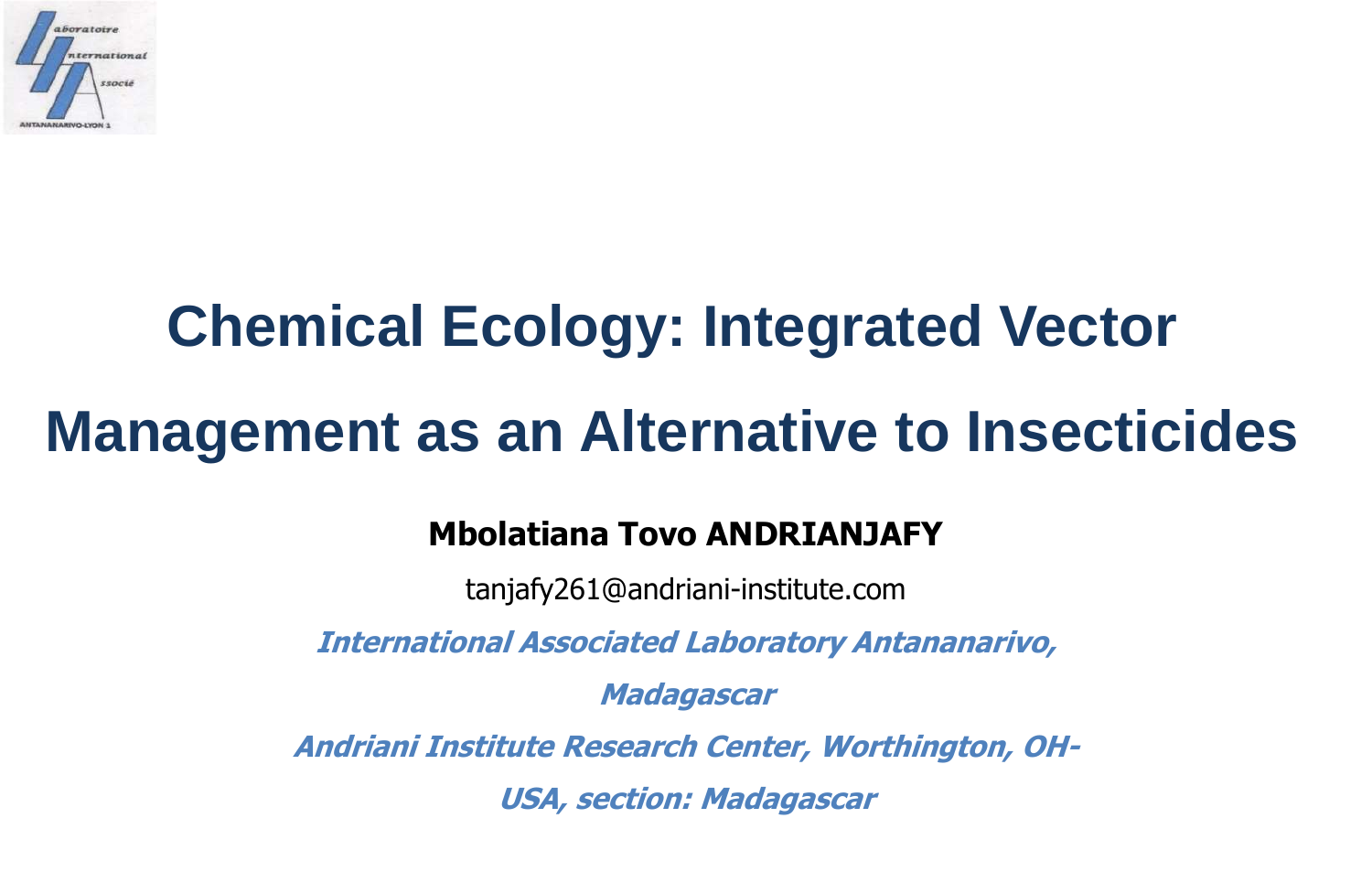#### **1. Background**

**Importance of mosquito-borne diseases (MBD)**

**Vector control of mosquitoes: a critical part of the global strategy**

**Chemical ecology: a promising alternative to insecticides**

#### **2. Methods**

**Bioassay using modified-cage system**

**Chemical synthesis of new candidate compounds based on coumarin derivatives Field work using BG sentinel and CDC light traps** 

#### **3. Results**

**Isovaleric acid (attractant) and DEET (repellent) New family of active compounds based on coumarin derivatives 4-hydroxycoumarin as attractant for Aedes albopictus 4-hydroxycoumarin as attractant for Anopheles spp.**

#### **4. Discussion**

#### **5. Acknowledgments**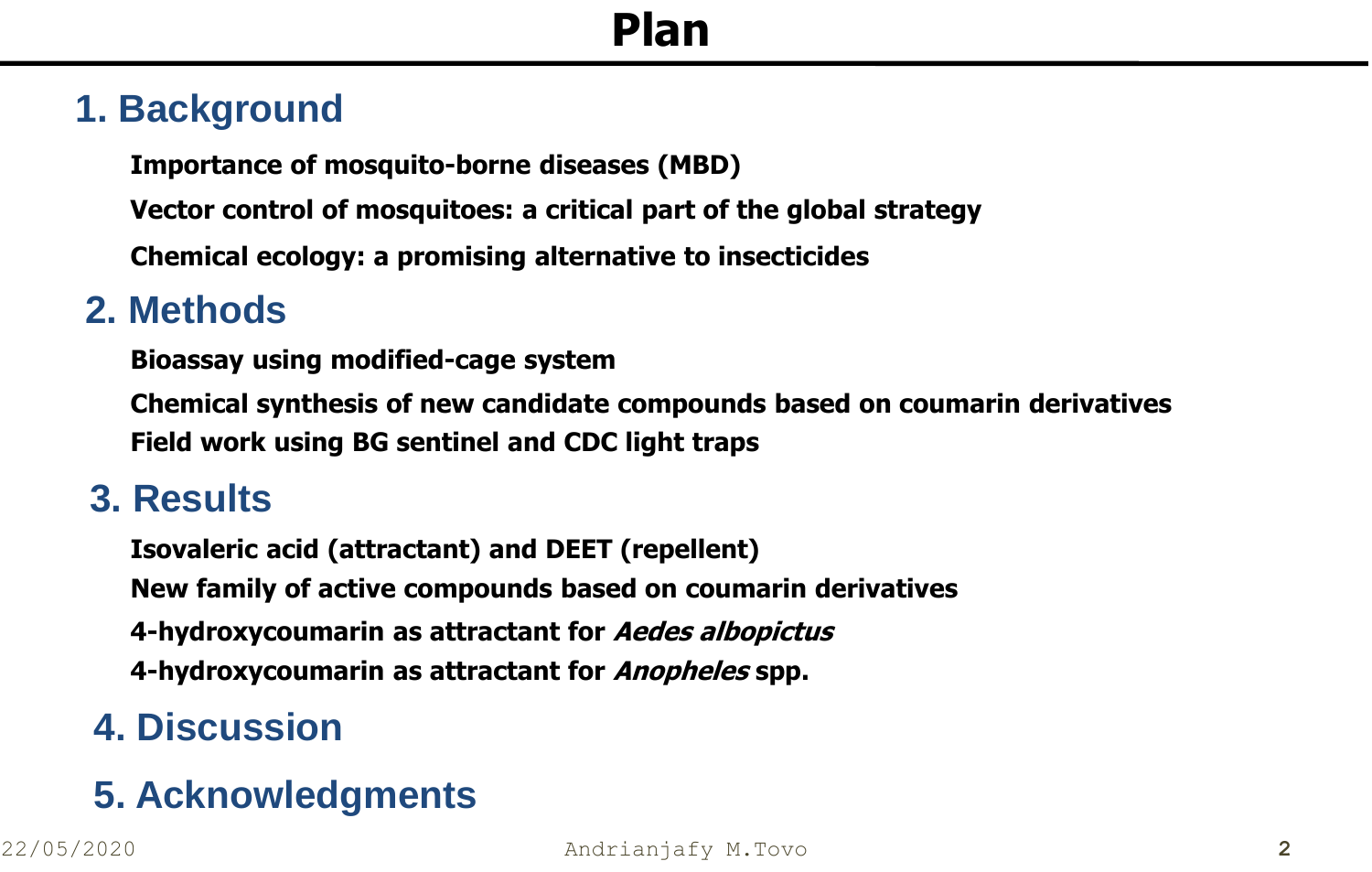#### **1. Background**

## **Importance of mosquito-borne diseases (MBD)**

- **2.7 million deaths/year Worldwide**
- **700 million people/year at risk of transmission**
- **90 % of mosquito-borne illnesses occuring in Africa**
- **28 % of emerging diseases (Zika, Chikungunya, Nil fever, etc.)**

#### **The main vector mosquitoes**







**Aedes Culex Anopheles**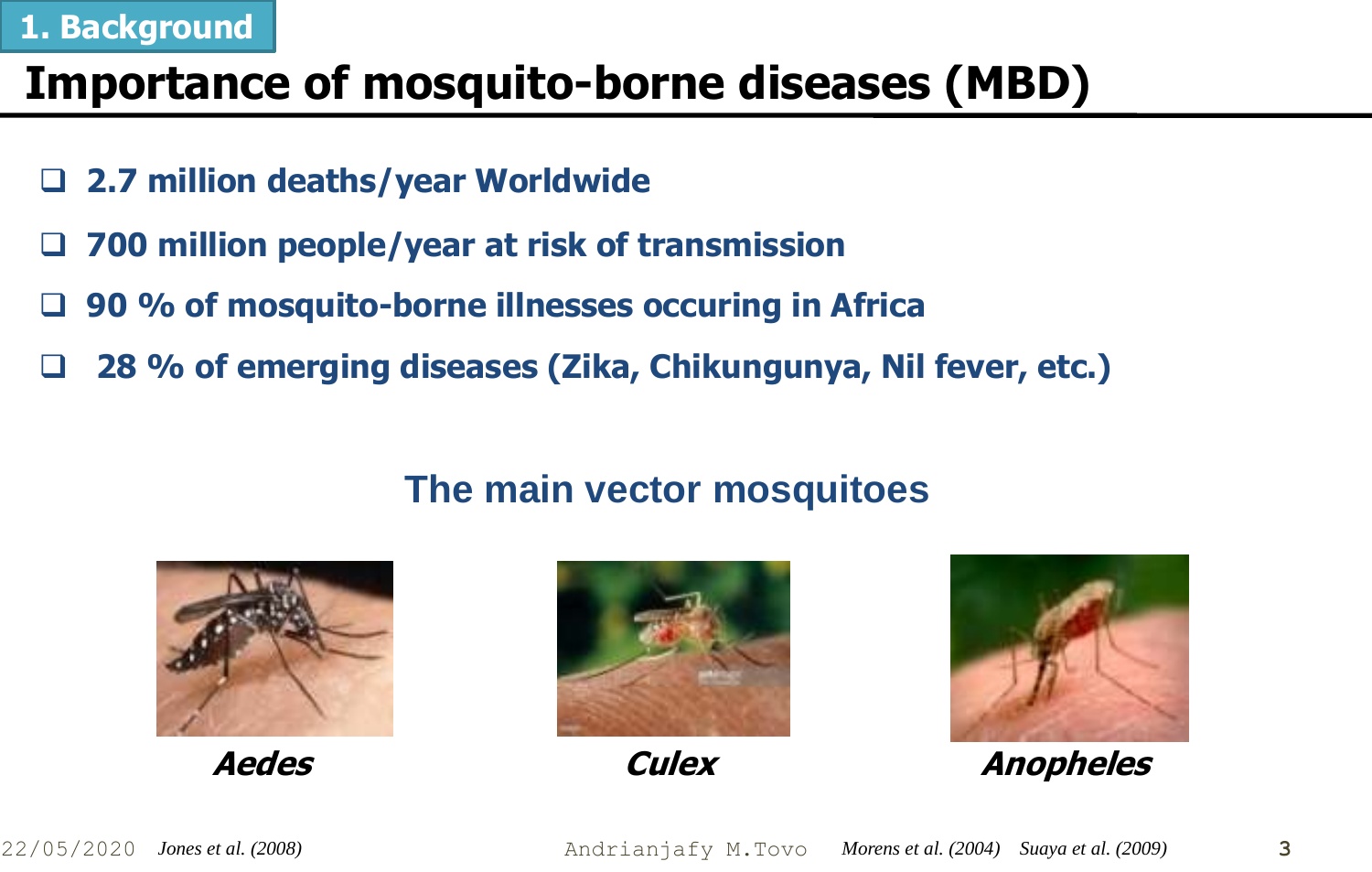# **Vector control of mosquitoes: a critical part of the global strategy**



**Most important and effective component of vector control**

> **Ex: Pyrethroids, organochlorines,** organophosphates and carbamates



**Environmental pollution**

**Broad spectrum of insecticide actions**

**Re-invasion of untreated populations**

**Resistance of vector mosquito populations**



**Nobel Price Muller (1948) Silencious Spring : Rachel Carlson 1962**

Ex: Dichloro-Diphényle-Trichloroethane (DDT)

22/05/2020 Andrianjafy M.Tovo *Tolle (2009)* **4**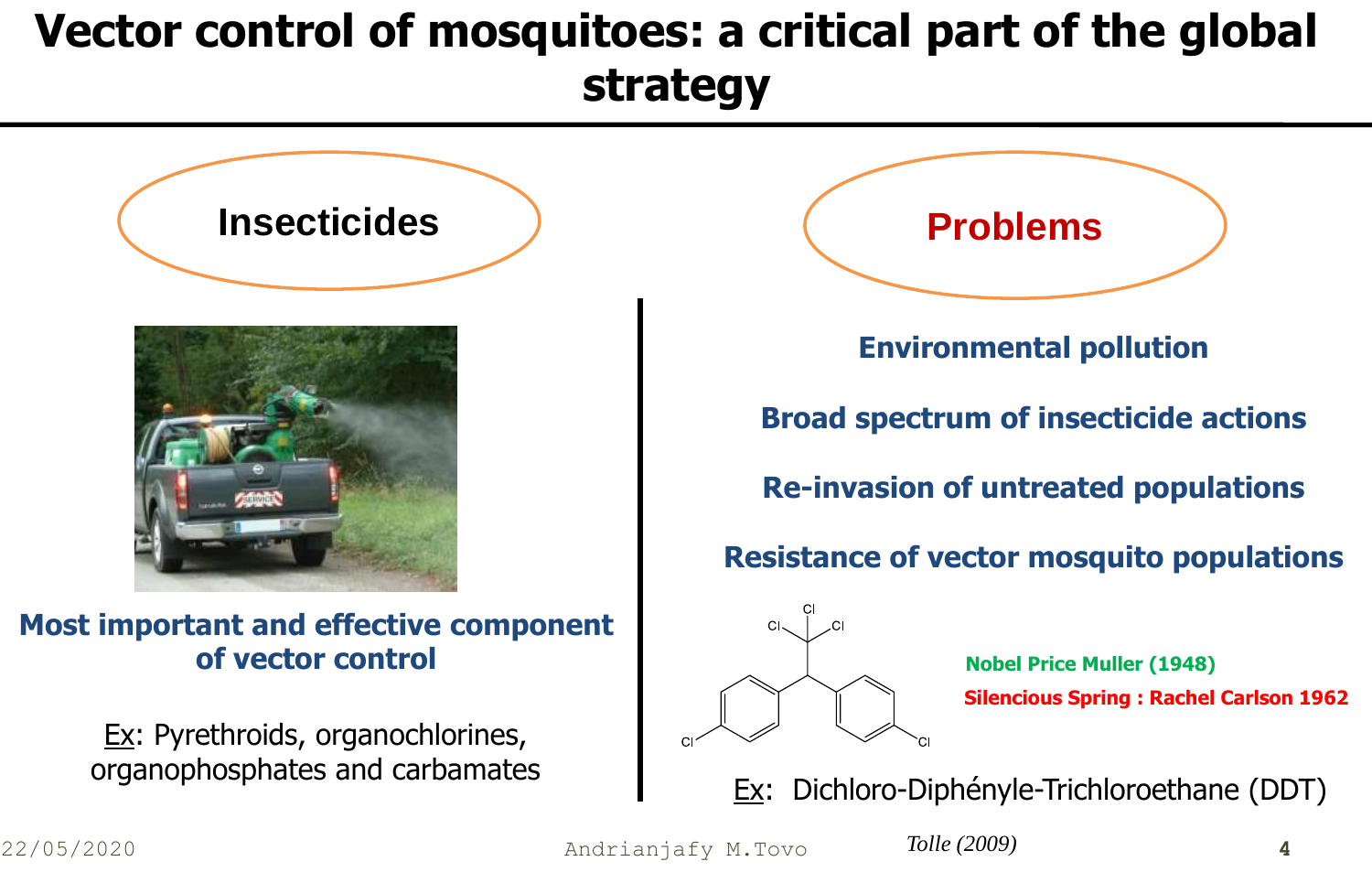# **Chemical ecology: a promising alternative to insecticides**





*Meijerink & Van loon (1999)*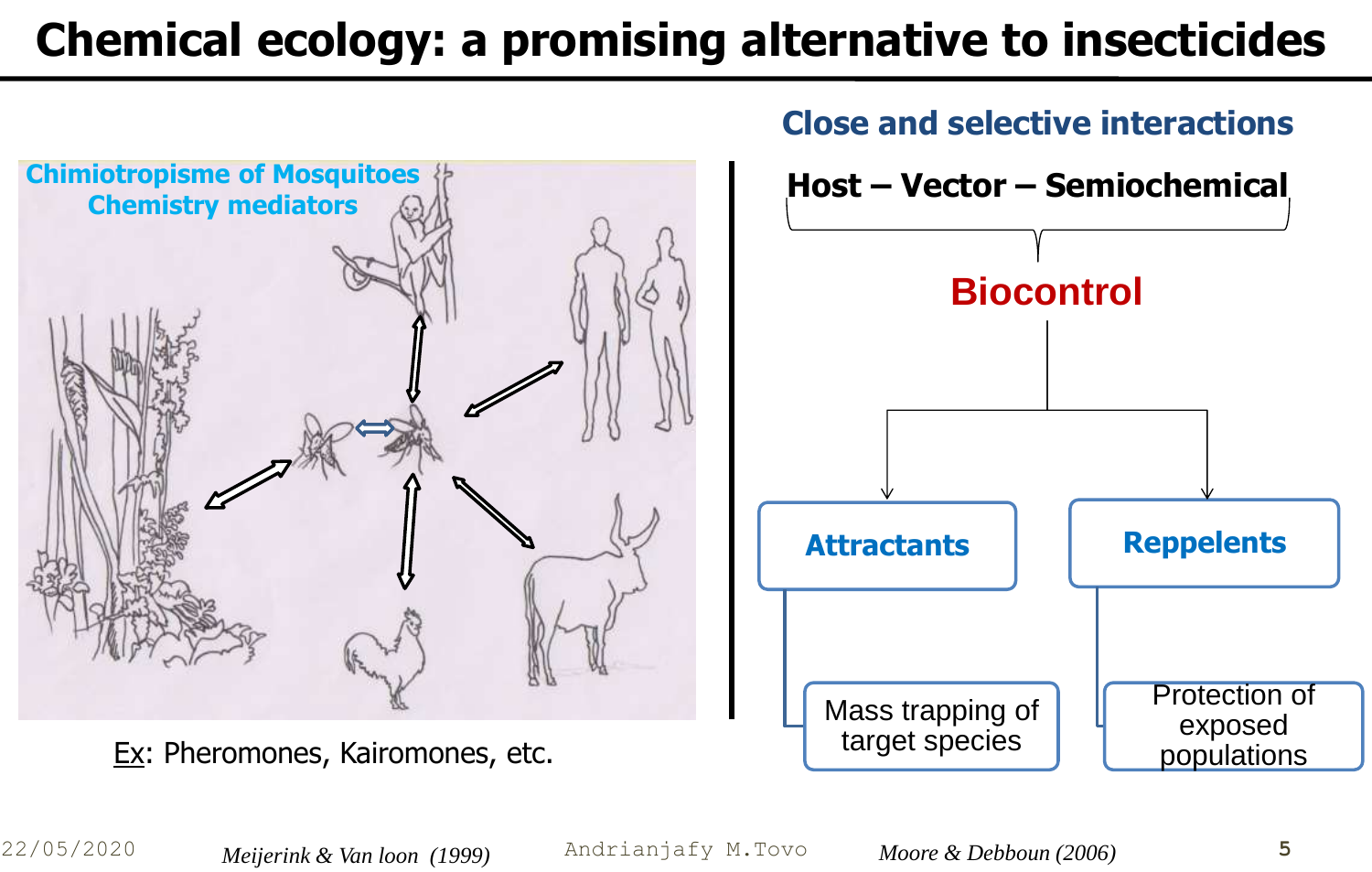#### **2. Methods**

### **Bioassay using modified-cage system**

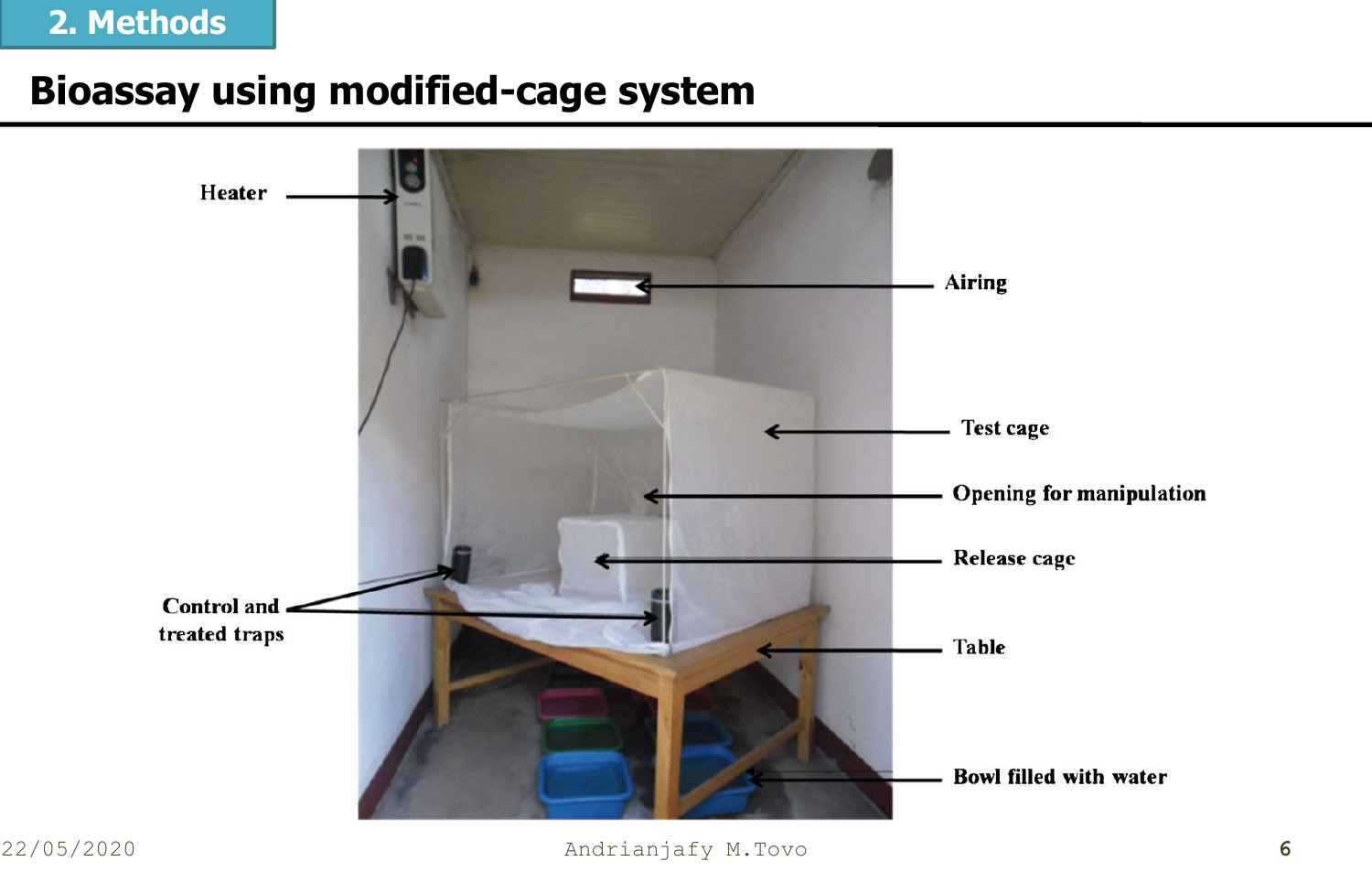## **Chemical synthesis of new candidate compounds based on coumarin derivatives**

#### **Three different synthetic pathways:**

- $\triangleright$ (C) Williamson type synthesis of ether
- $\triangleright$ (B) Phase transfert catalysis
- $\triangleright$ (A) Acid catalysis

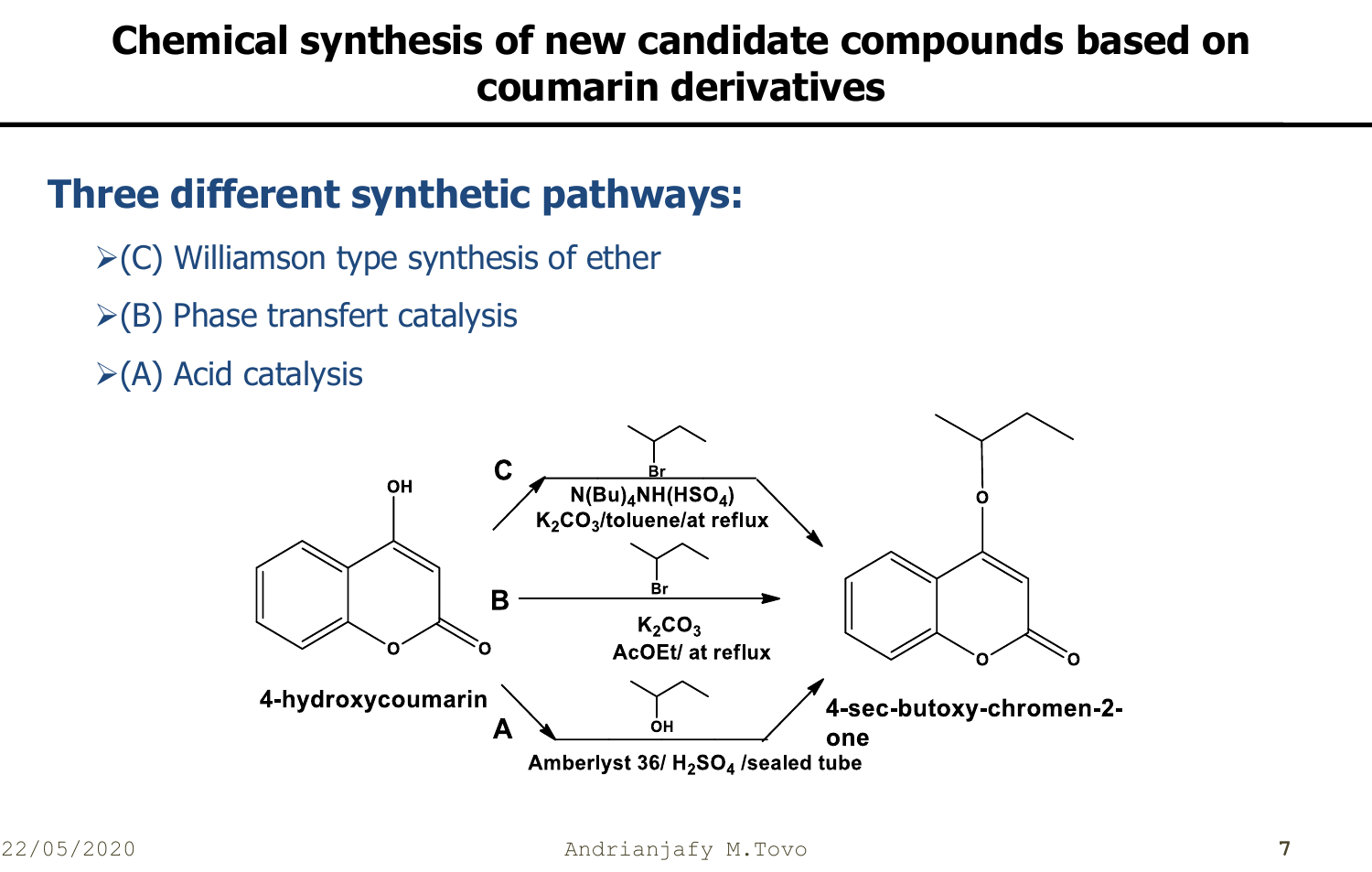## **Field study using BG sentinel and CDC light traps**



**BG sentinel trap (Biogent) for Aedes albopictus**



CDC light trap

**CDC light trap (Center for Disease Control) for Anopheles spp.**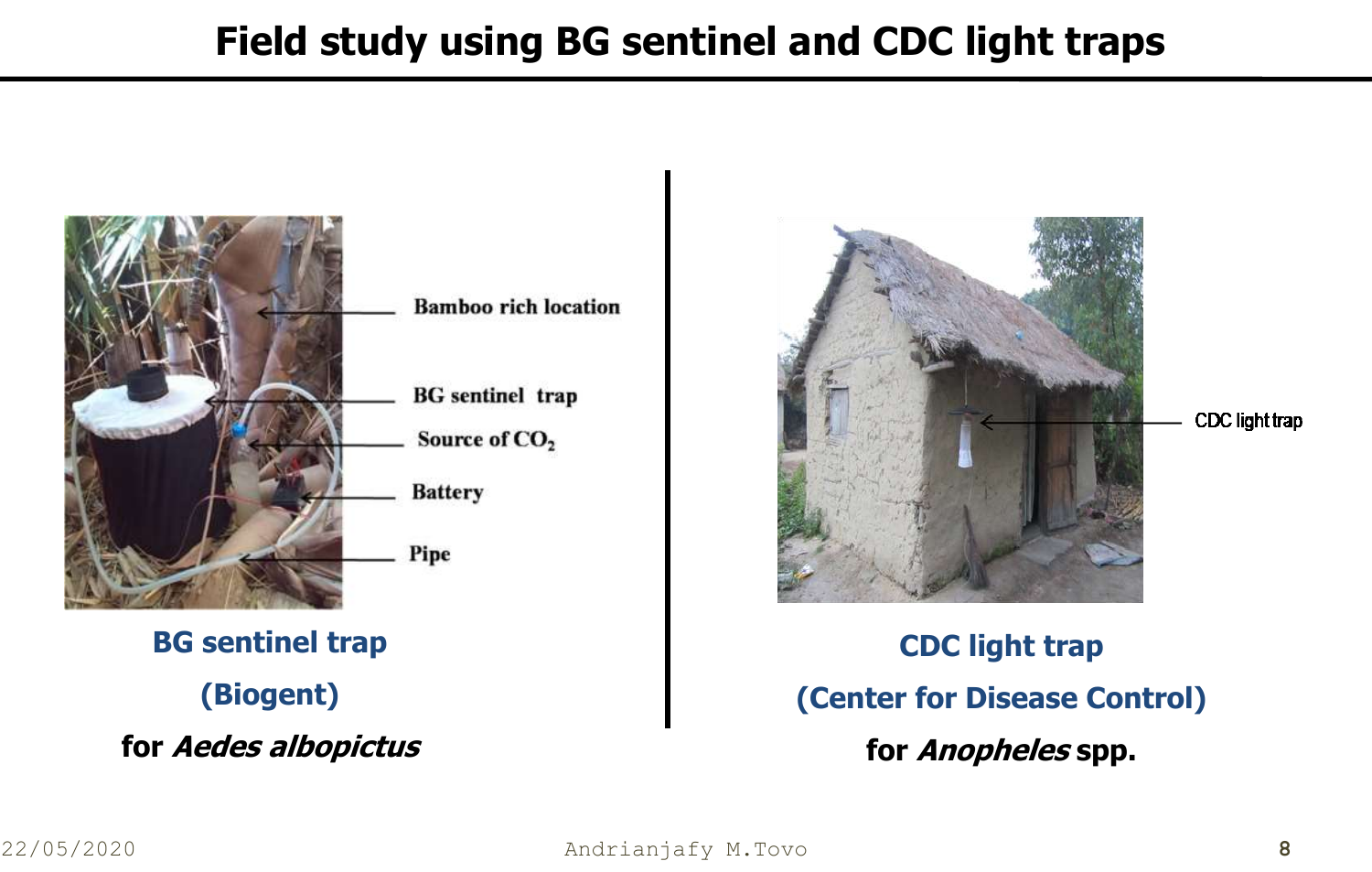#### **3. Results**

## **Isovaleric acid (attractant) and DEET (repellent) by modified-cage**

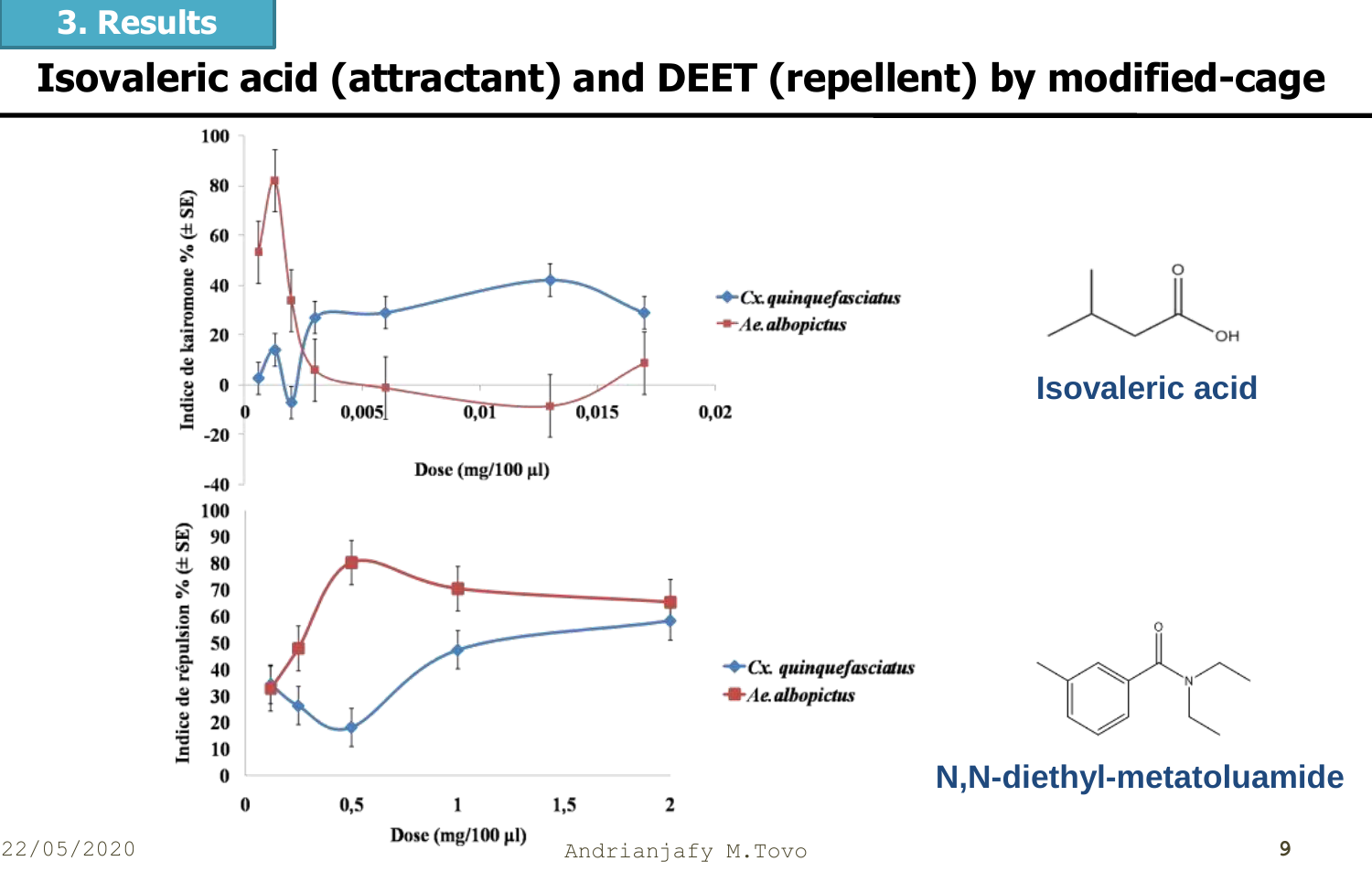## **New family of active compounds based on coumarin derivatives**

| <b>Compounds</b>      | <b>Structure</b> | Dose (mg/ml) | <b>Effects</b>    | Index $(\%)$ |
|-----------------------|------------------|--------------|-------------------|--------------|
| 4-hydroxycoumarin     | OH               | 10           | <b>Attractant</b> | 65           |
| 6-sec-pentoxycoumarin |                  | 10           | <b>Attractant</b> | 40           |
| 4-sec-butoxycoumarin  |                  | 10           | <b>Repellent</b>  | 50           |
| 4-sec-pentoxycoumarin |                  | 10           | <b>Repellent</b>  | 20           |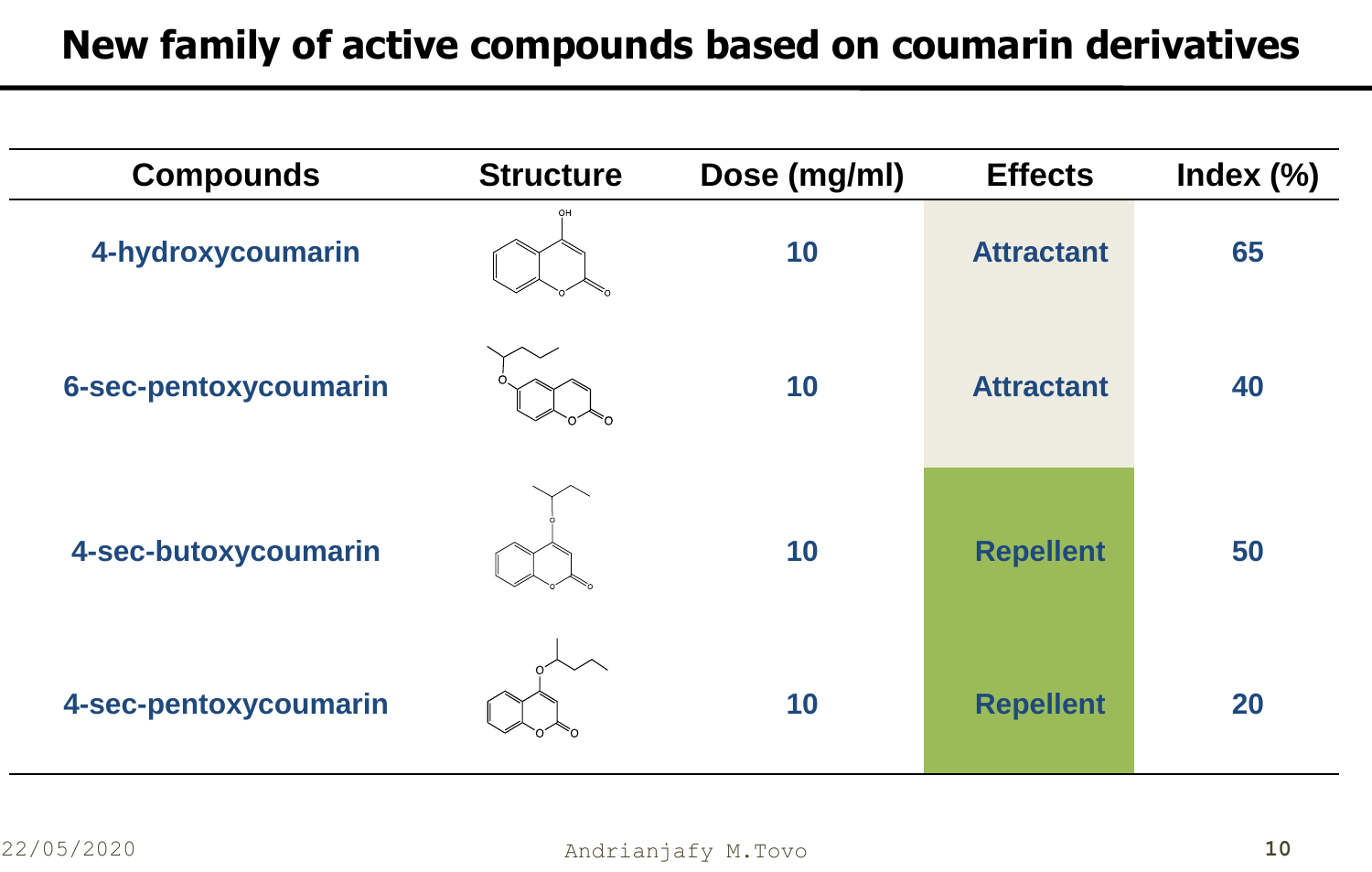## **4-hydroxycoumarin as attractant of Aedes albopictus**



Average ( $\pm$  SD) number of *Aedes albopictus* collected in the control and baited traps using BG sentinel trap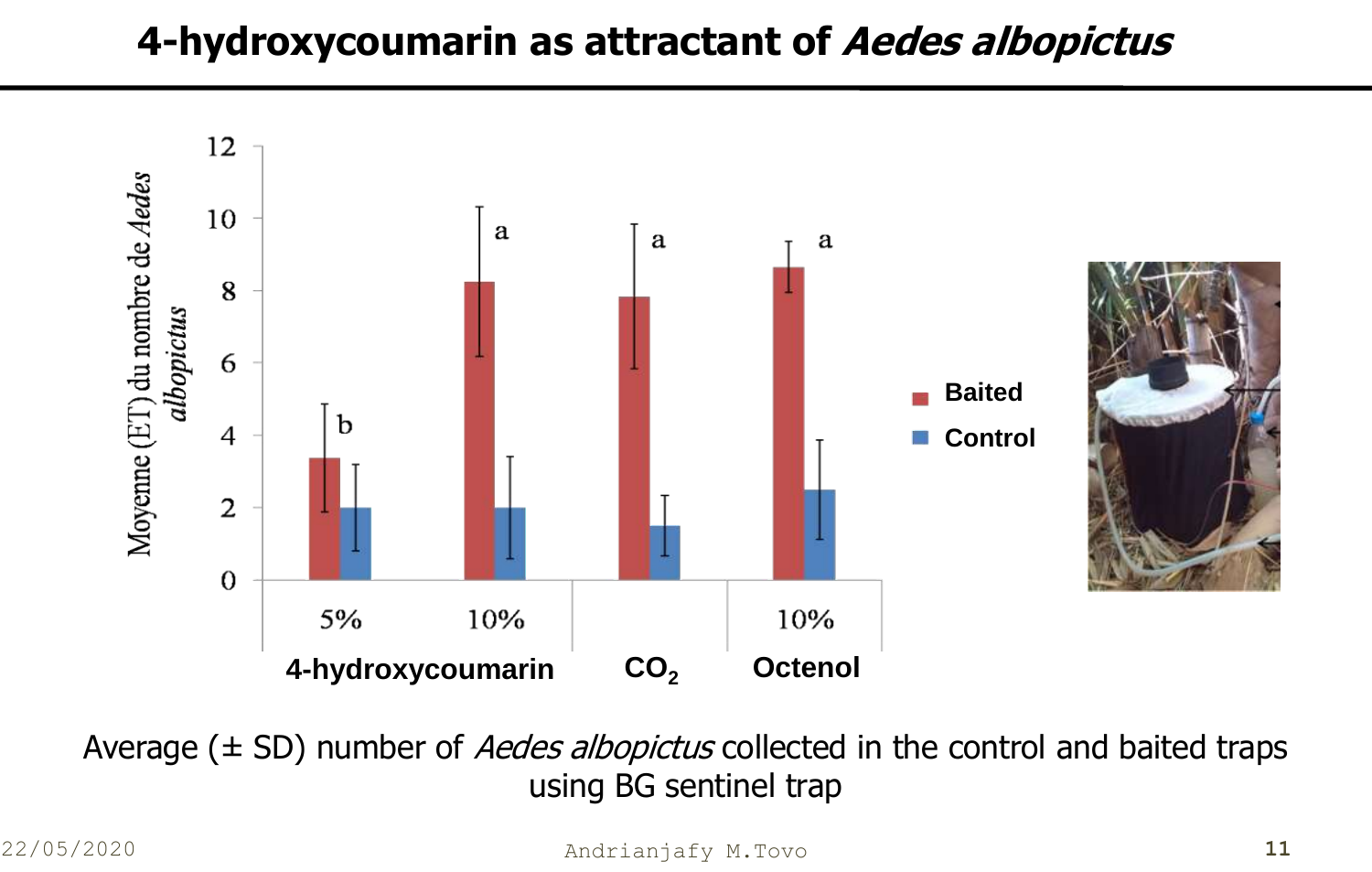## **4-hydroxycoumarin as attractant of Anopheles spp.**



Average ( $\pm$  SD) number of *Anopheles* malaria vectors caught in the control and baited traps using CDC light trap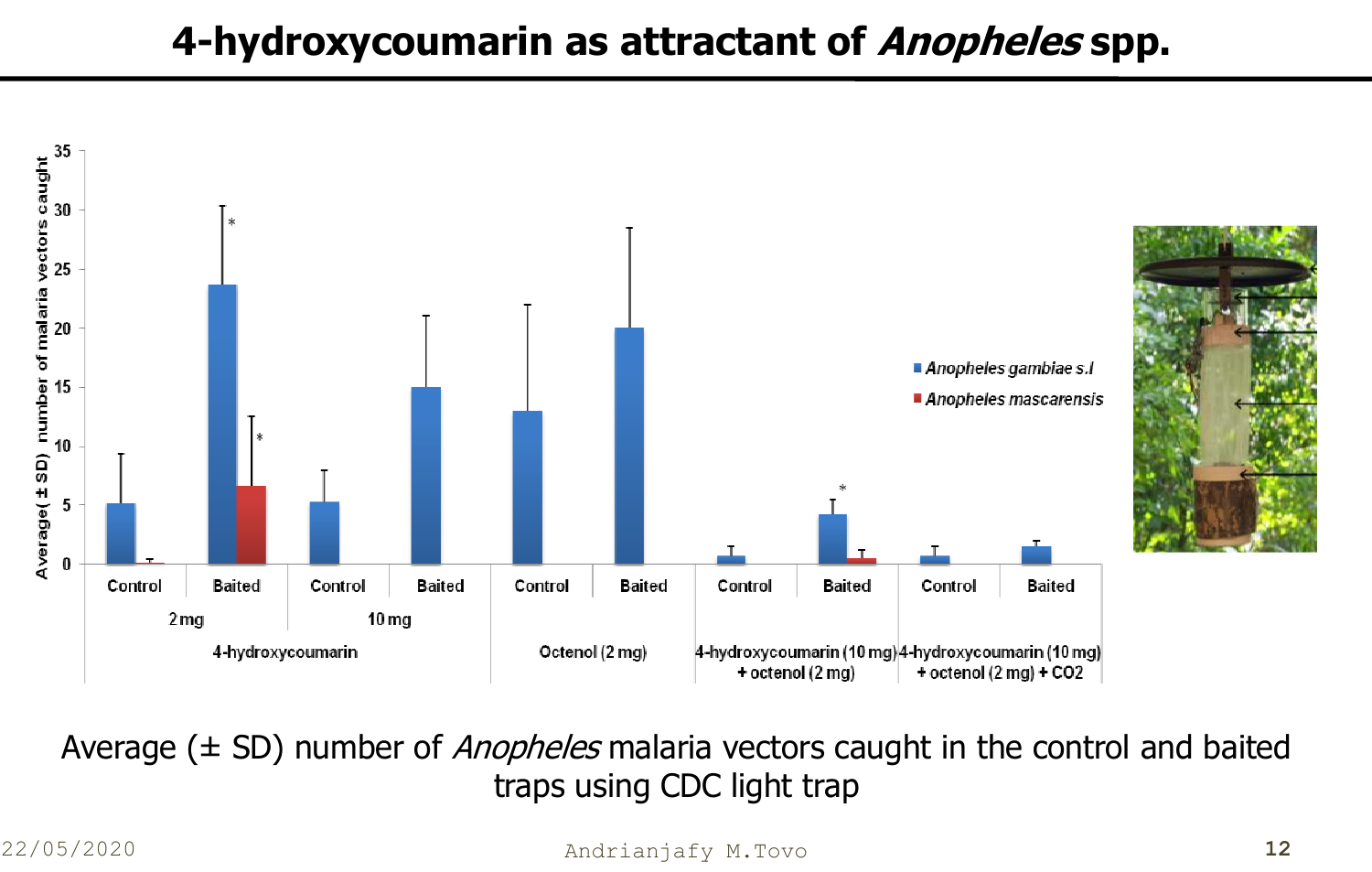#### **New bioassay: modified-cage system**

| <b>☆ Products</b> | <b>Effects</b> | <b>Species</b>          |
|-------------------|----------------|-------------------------|
| Isovaleric acid   | Attractant     | Aedes albopictus<br>and |
| <b>DEET</b>       | Repellent      | Culex quinquefasciatus  |

 **Difference in behavioral response of the two species towards attractant and repellent products** *Hao et al. (2012) Bernier et al. (2007)*

## **Validating the effectiveness of the proposed bioassay**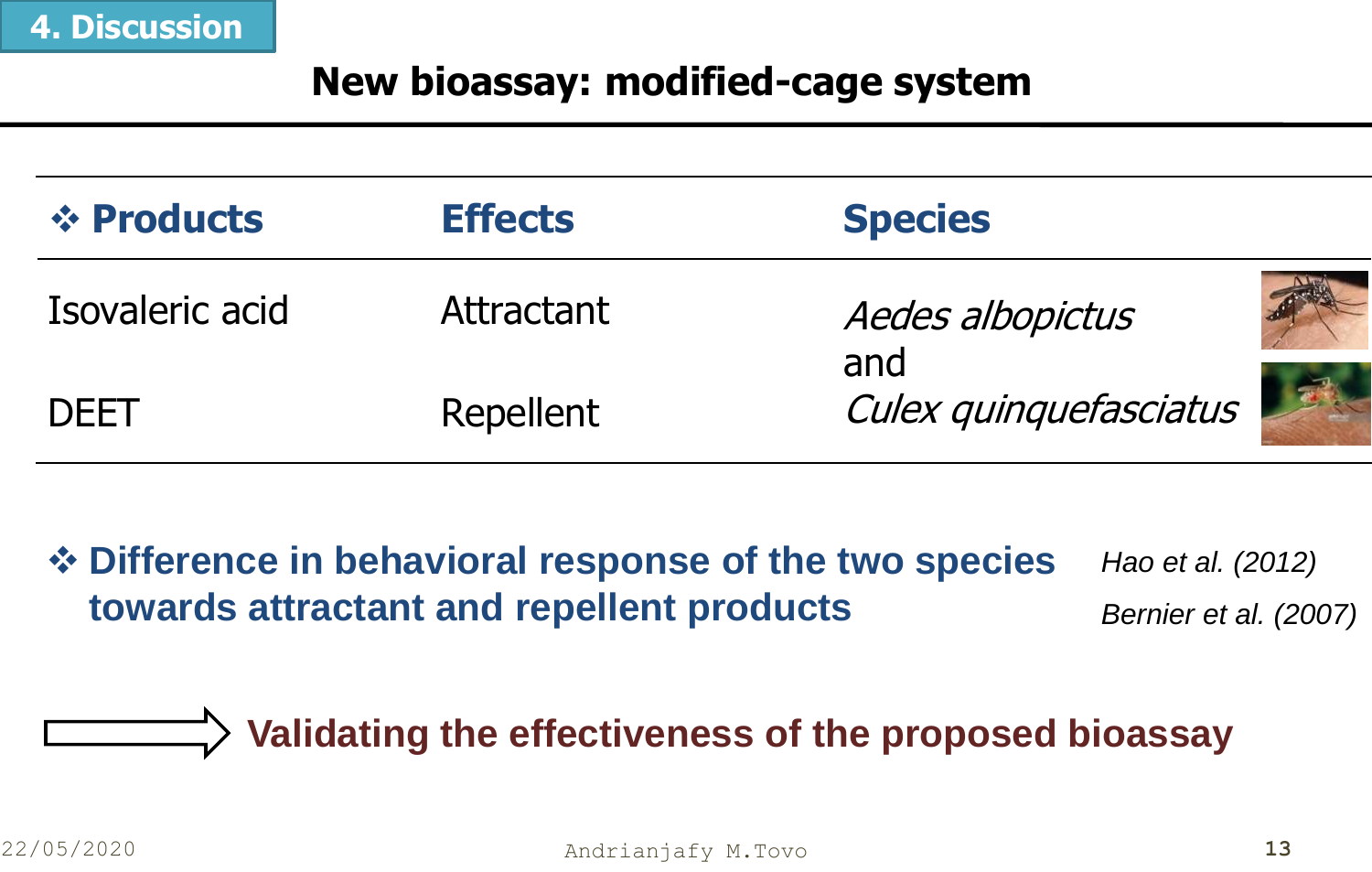| <b>Chemical synthesis</b>    | <b>Yields</b> | <b>Types of</b><br>synthesis                               | <b>Atomic economy</b>                |  |
|------------------------------|---------------|------------------------------------------------------------|--------------------------------------|--|
| Williamson type              | Low $(5%)$    | <b>Nucleophilic</b>                                        | Bad (toluene, NaBr)                  |  |
| Phase transfert<br>catalysis | High (70%)    | attacks<br>Williamson (1850)                               |                                      |  |
| Acid catalysis               | Medium (52%)  | <b>Nucleophilic</b><br>substitution<br><b>Trost (2002)</b> | Good (water, recyclable<br>catalyst) |  |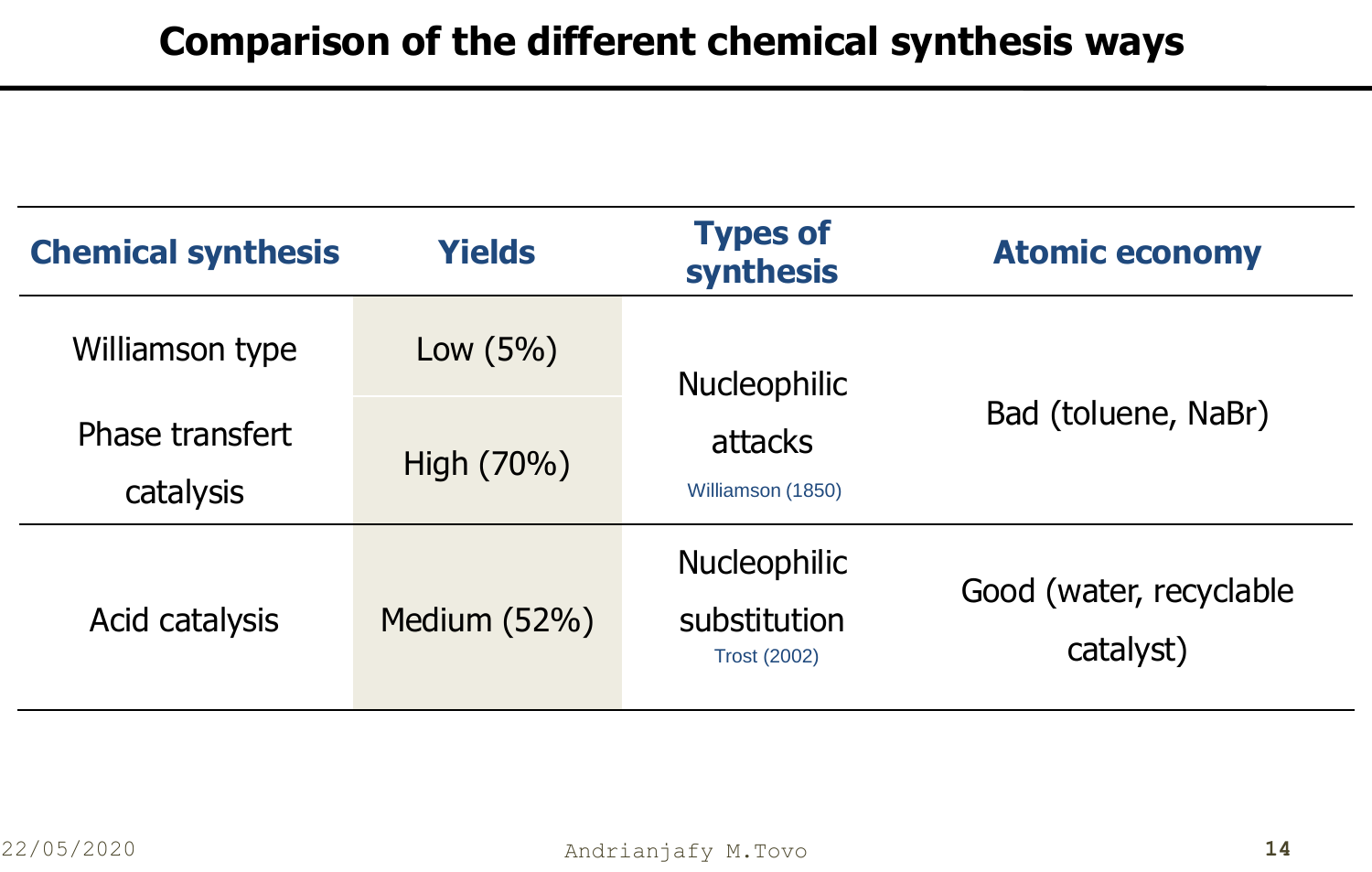**Coumarin structural modification and mosquito behavioral response**

**Nature and position** of hydroxyl substitutes in the coumarin cycle

**Influenced the behavioral response** of mosquitoes (attractant or repellent)

*Vialle et al. (2011)*

**Branching and change** 

in the carbon chain

**Affected the efficacy** of products

*Vialle et al. (2013)*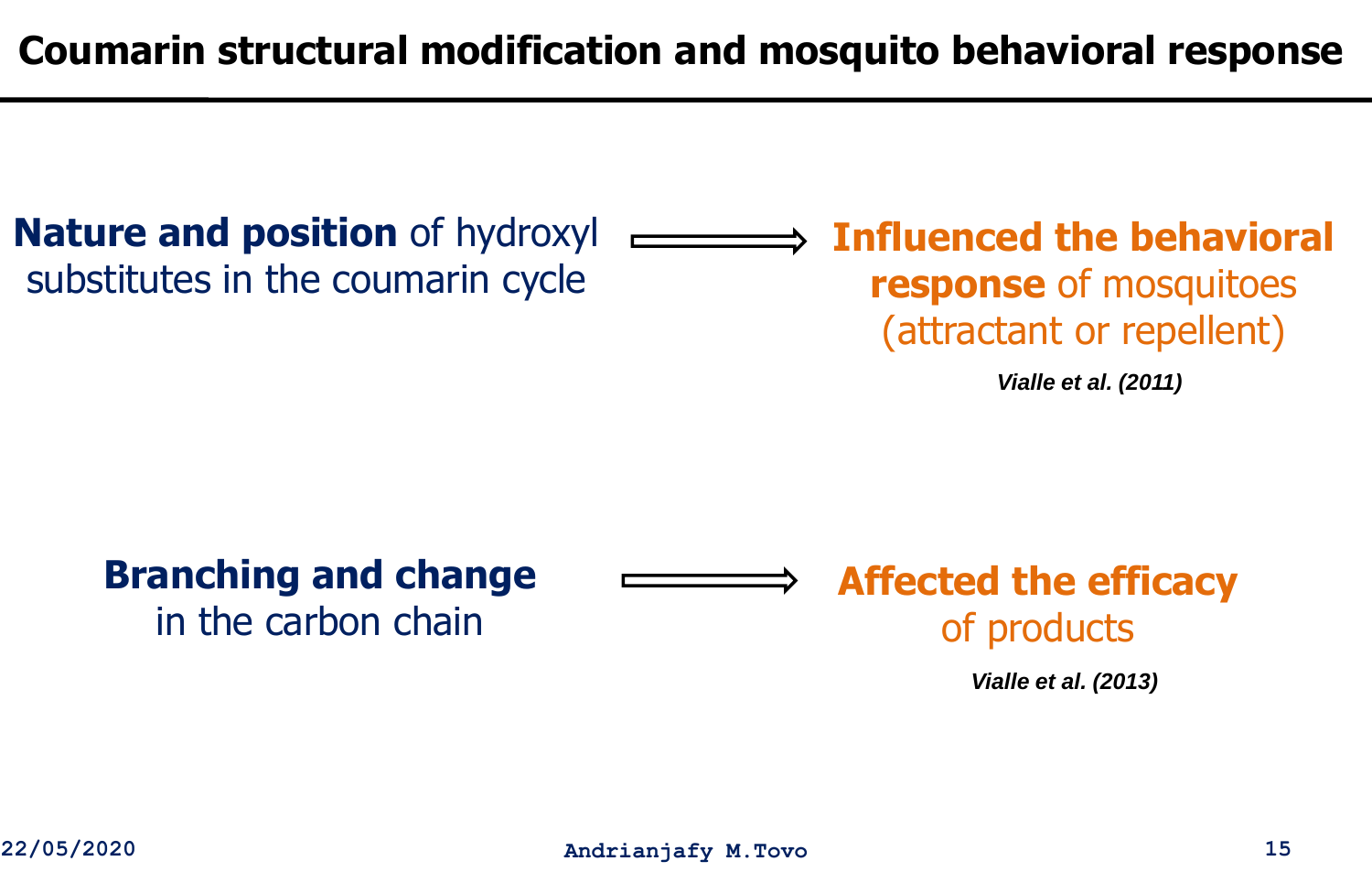**Attractant effect** on Ae. Albopictus (comparable to octenol and  $CO<sub>2</sub>$  with high selectivity)